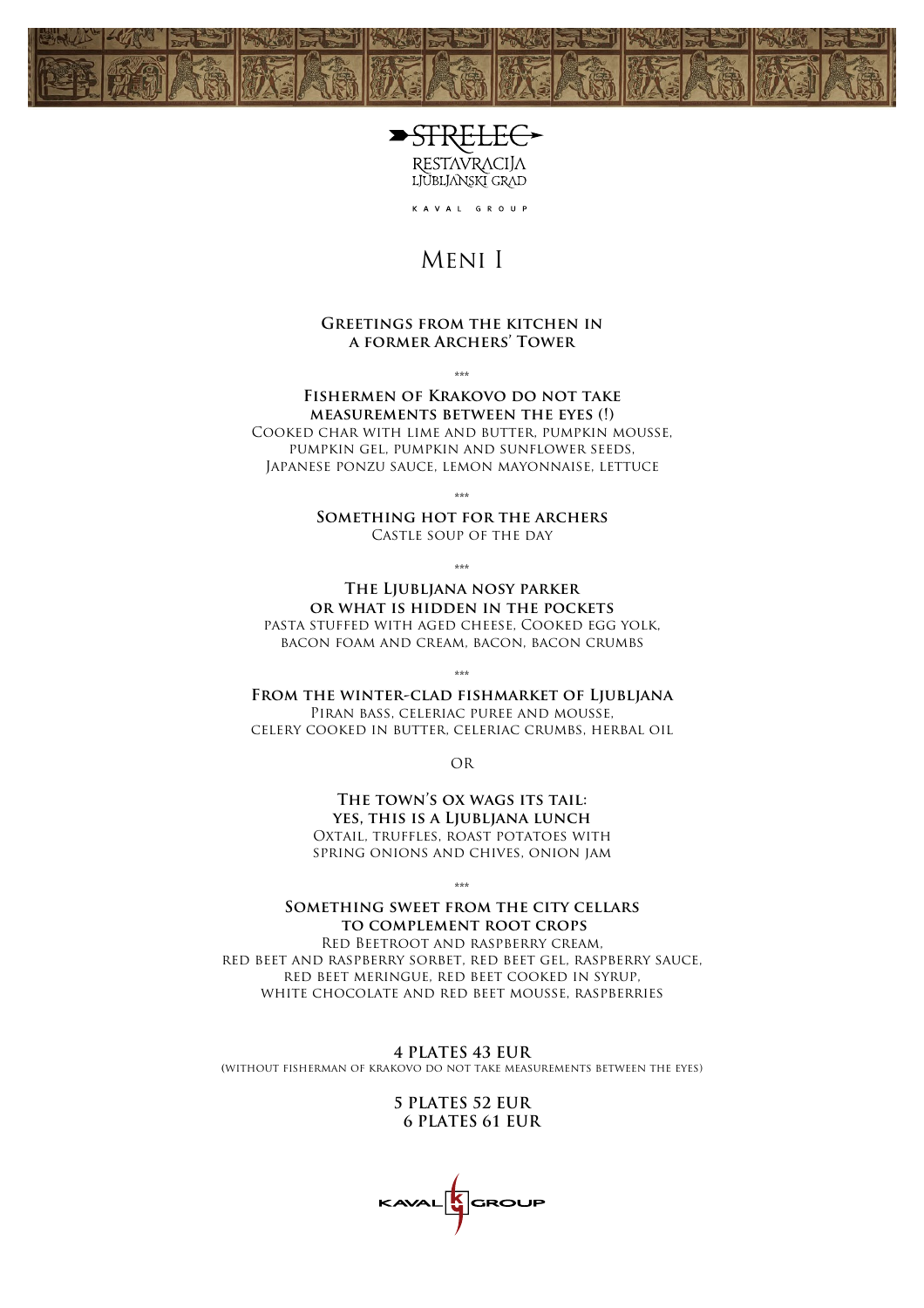



KAVAL GROUP

# Meni II

#### **Greetings from the kitchen in a former Archers' Tower**

\*\*\*

**A little something from the bourgeois menu** Veal tongue, smoked eel, an apple, apple and horse-radish mayonnaise, a shallot

\*\*\*

**Something hot for the archers** Castle soup of the day

\*\*\* **Celaric**

On the salt baked celeriac, smoked celeriac puree, slow-cooked piglet cheekbones, truffle

\*\*\*

#### **Once they croaked on Ljubljana Marsh, but now only at the fish market** Monkfish (frogfish) tail, pumpkin cream,

pumpkin-stuffed pasta, bacon, bacon mousse **OR** 

**Beef was a typical meat in Ljubljana** Beef steak, baked chestnut purée, fried onion, witloof, pickled mushrooms in vinegar

\*\*\*

#### **Like the castle in the centre of Ljubljana**

Chocolate soufflé, citrus fruits, chocolate sauce with citrus fruits, candied orange zest, crumbled shortcrust pastry with pepper, lemon leaf ice cream

#### **4 PLATES 45 EUR**

**(**without a little something from the bourgeois menu and Once they croaked on Ljubljana Marsh, but now only at the fish market)

**5 PLATES 54 EUR** (Without Once they croaked on Ljubljana Marsh, but now only at the fish market)

#### **6 PLATES 63 EUR**



KAVAL GROUP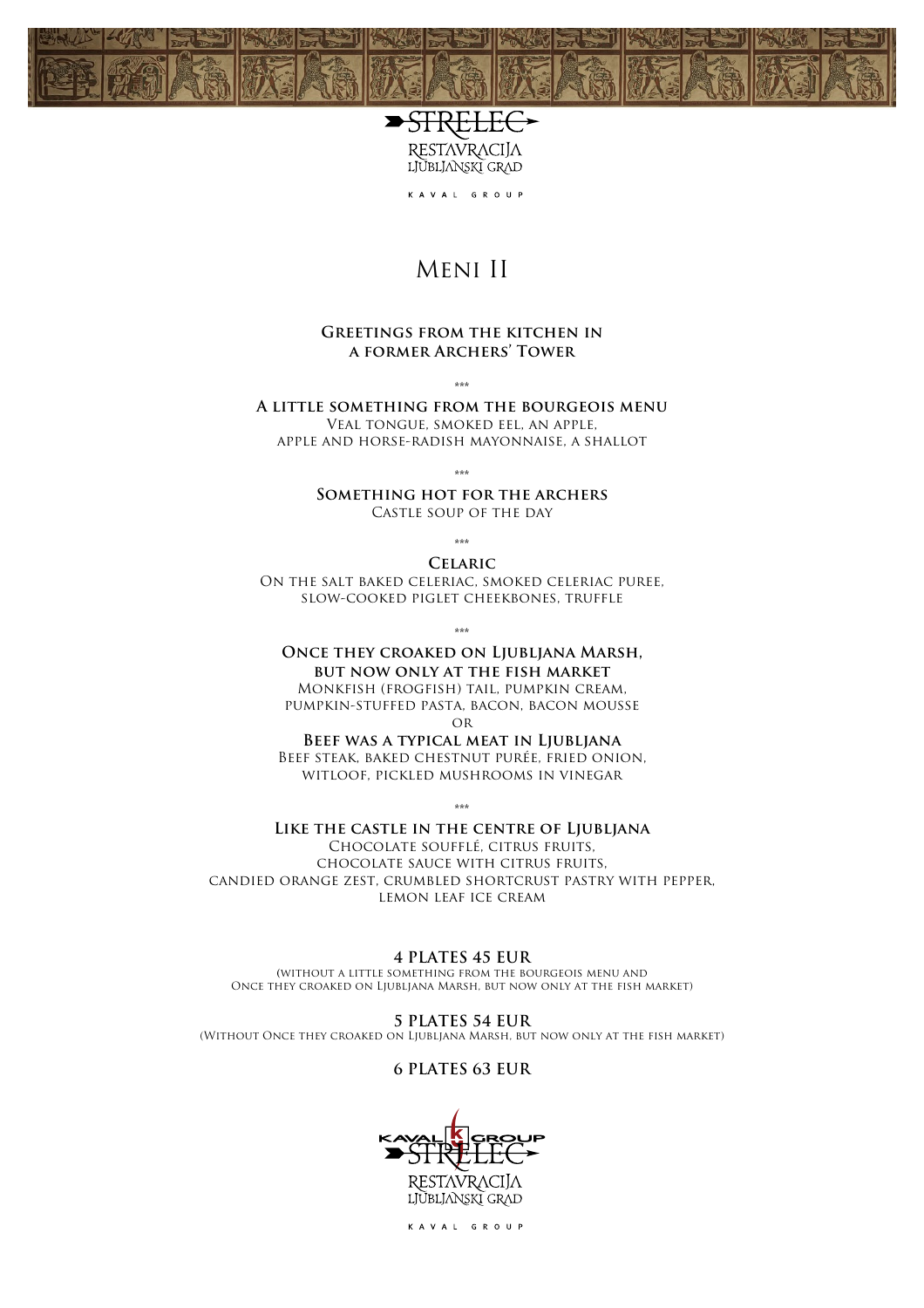

## Meni III

#### **Greetings from the kitchen in a former Archers' Tower**

\*\*\*

**Cattle and geese – friends from the Ljubljana Marshes** Marinated beef slices, foie gras ice cream, Smoked foie gras, mustard with raspberry, sweet pastry (brioche)

\*\*\*

**Something hot for the archers** Castle soup of the day

\*\*\*

**The famous Ljubljana Parish of St. James** Scallops, chestnut purée, celery mousse, quince, chestnut

\*\*\*

**What about town's hunters?** Saddle of venison, roast beets on coarse salt, buckwheat rolls stuffed with foie gras, black walnut, fir foam

or

**Something gold on Ljubljana plate** Arctic char fillet, parsley root puree, parsley gel, ravioli stuffed with parsley, truffle

 $*^{**}$ 

**Can the city dairy pitch in too?** Cooked sweet milk, apear, raisin and walnut ice cream, pain d'epices, sweet wine jelly

**4 PLATES 47 EUR (**without cattle and geese – friends from the Ljubljana Marshes and Something gold on Ljubljana plate)

> **5 PLATES 56 EUR (**without Something gold on Ljubljana plate)

> > **6 PLATES 65 EUR**



KAVAL GROUP